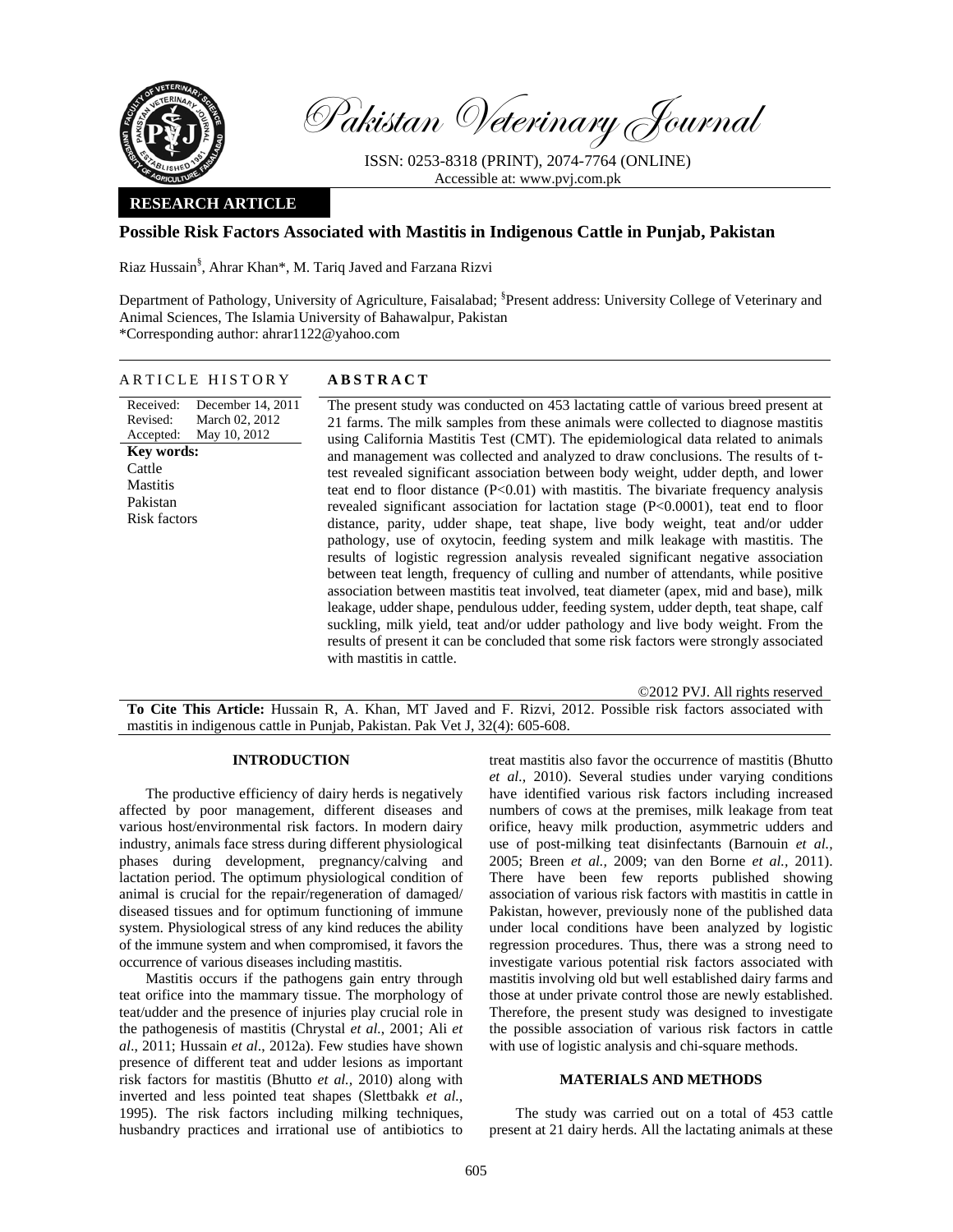farms were tested with California Mastitis Test following the standard protocol (Schalm *et al*., 1971). The results of the test of each animal were recorded on a specially designed proforma. All other information about each animal was also recorded including the age of the animal, body weight, lactation staged, breed, parity, milk yield, calf suckling, feeding system, use of oxytocin, housing system/space, frequency of culling and number of attendants at the farm. Other parameters including teat length, udder depth, pendulous udder, udder shape, treat shape, teat diameter (apex, middle and base), teat end to floor distance, tail length, teat lesions/injuries and milk leakage from the teat sphincter were also recorded. The teat length and teat diameter were recorded with the help of Vernier Caliper, other all measurements were made with the help of measuring tape.

**Statistical analysis:** The data obtained in this study were analysed by using SAS 9.1 statistical software (SAS, 2004). Data on teat length and diameter were analyzed by analysis of variance technique and means were compared by t-test. Data on various epidemiological factors were analyzed by using chi-square and logistic analysis procedures. In logistic procedure, the analysis for various risk factors was controlled for farm; farm and breed; farm, breed and age; breed and age. The univariate logistic analysis was also carried out by taking single variable in the model with mastitis as outcome variable. Where appropriate odds ratio and 95% confidence interval were also worked out.

#### **RESULTS**

The results for various physical parameters of mastitic and healthy cattle are presented in Table 1. The data analysis by t-test did not show significant difference for parameters including age, parity and tail length between mastitic and healthy cattle (Table 1). However, live body weight (P<0.01), teat floor distance (P<0.01) and udder depth  $(P<0.01)$  showed significant difference between mastitic and healthy cattle (Table 1). The live body weight of mastitic cattle was higher, teat floor distance lower and the udder depth was higher than healthy cattle.

**Table 1:** Analysis of various physical parameters (Mean±SD) of infected and healthy cattle

| Parameters  |       | Healthy        | Infected/Mastitic | Р.      |
|-------------|-------|----------------|-------------------|---------|
|             |       |                |                   | Value   |
| Age         |       | $6.7 \pm 2.3$  | $7.0 + 2.2$       | < 0.29  |
| Parity      |       | $3.2 \pm 2.0$  | $3.5 \pm 1.9$     | < 0.12  |
| Tail size   |       | $36.3 \pm 5.0$ | $37.2 \pm 5.0$    | < 0.15  |
| Live weight |       | 353.8±57.7     | $403.2 \pm 52.5$  | < 0.001 |
| Teat        | floor | $21.3 \pm 2.7$ | $17.3 + 2.3$      | < 0.001 |
| distance    |       |                |                   |         |
| Udder depth |       | $5.5 \pm 0.5$  | $7.30 \pm 0.7$    | < 0.001 |

The frequency analysis did not show statistical difference between mastitic and healthy animals for parameters including age, tail length, breed and housing space. However, lactation stage, floor distance, parity, udder shape, teat shape, live body weight, teat and/or udder pathology, use of oxytocin, feeding system and milk leakage (P<0.005) showed significant difference between mastitic and healthy animals (Table 2). The

mastitis was significantly higher in animals at their third lactation stage, increase in parity, heavy live body weight, having bowl or round udder, cylindrical, round or flat teats, cattle having teat and udder lesions, animals in which oxytocin was frequently injected for milk letdown, animals fed on stall + grazing  $(P<0.01)$  and animals having milk leakage (P<0.005) throughout the day. However the frequency analysis failed to show significant difference between mastitic and healthy animals for parameters including breed and housing space (Table 2). The results of bivariate logistic regression analysis revealed significant negative association of mastitis with teat length, frequency of culling and teat to floor distance, while positive association with teat involved, teat diameter (apex, mid and base), milk leakage, udder shape, pendulous udder, feeding system, udder depth, teat shape, calf suckling, milk yield, teat lesions and live body weight (Table 3). The multivariate logistic analysis after controlling for farm revealed significant association of all the parameters as were found with bivariate analysis with exception of base diameter of teat, however, an additional association was found with number of attendants at the farm. The multivariate logistic analysis after controlling for farm and breed, breed and age and for farm, breed and age revealed significant association of all the parameters as were found with bivariate analysis with exception of mid and base diameter of teat and frequency of culling, however, an additional association was found with number of attendants and lactation stage.

#### **DISCUSSION**

The control of bovine mastitis depends on the detection and elimination of different host and environ-mental risks factors associated with mastitis. Many risk factors associated with mastitis can be eliminated by adopting hygienic measures, good management and selecting dairy animals which are less prone to mastitis (Nash *et al.,* 2003; Hussain *et al*., 2012a). The study was carried out to find out the association of certain risk factor with mastitis in cattle under local conditions.

During present study, age, parity and tail length did not show association with mastitis while live body weight, teat to floor distance and udder depth showed significant association. In previous studies, an association of mastitis with age (Barkema *et al.,* 1999; Nyman *et al.,* 2007; Hammer *et al*., 2012), parity (Parker *et al.,* 2007; Nyman *et al.,* 2009; Kavitha *et al.,* 2009; Salem-Bekhit *et al*., 2010), body condition (Kivaria *et al.,* 2007) teat to floor distance (Waage *et al.,* 2001; Svensson *et al.,* 2006; Compton *et al.,* 2007; Bhutto *et al.,* 2010) have been reported. However, some workers have not found as association of parity (Slettbakk *et al.* 1995) live weight (Fregonesi and Leaver, 2001) with occurrence of mastitis. There are differences in literature as for involvement of these parameters with mastitis is concerned. We could not found an association of age with mastitis while most others have which is difficult to be explained. It may be due to the breed differences and genetic makeup of the animals in different regions of the world but this has to be proved in future studies. About data on parity, we found significant association with logistic procedure and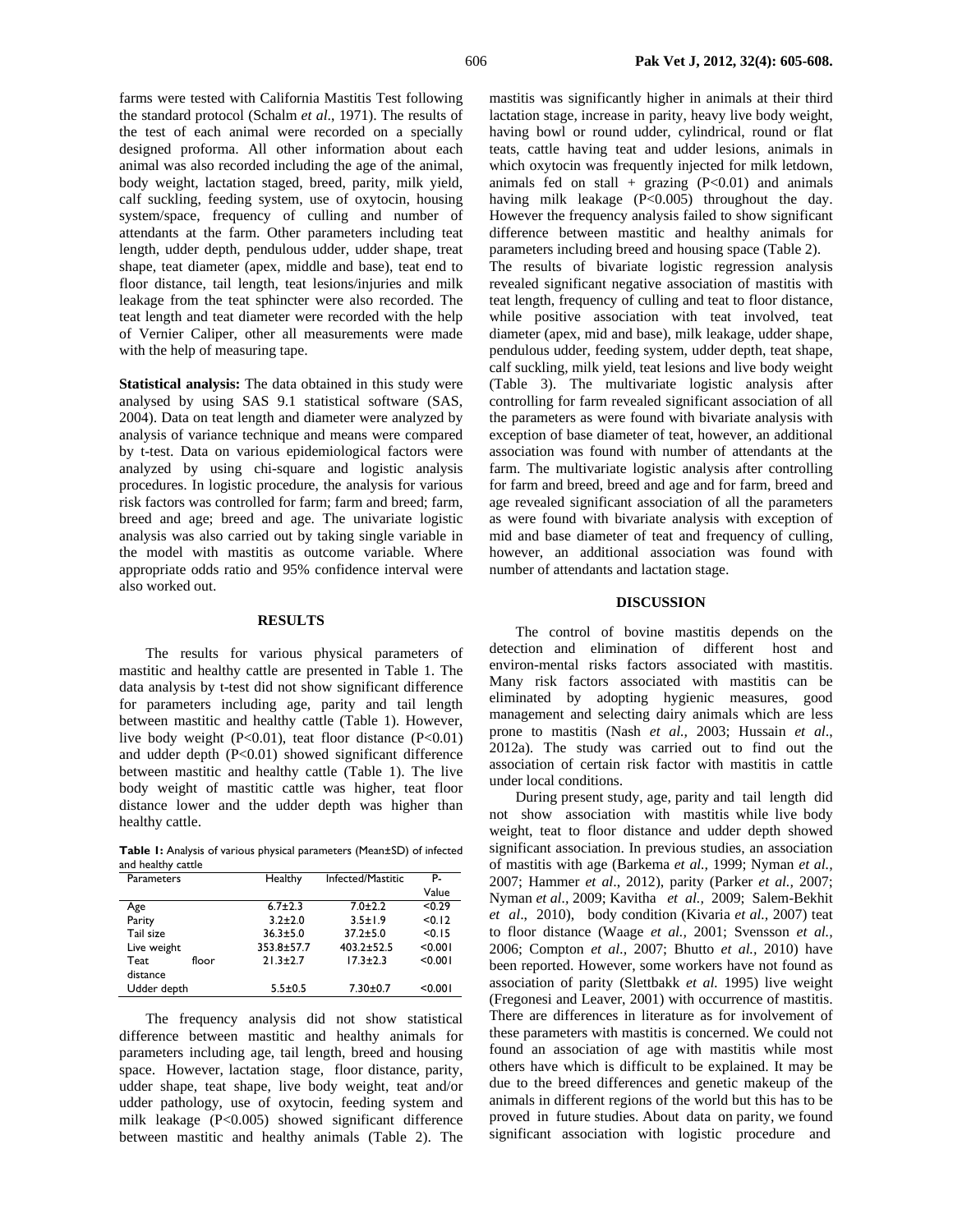**Table 2:** Bivariate frequency analysis of different parameters in infected and healthy cattle

 $\overline{\phantom{a}}$ 

J.

**Table 3:** Logistic regression procedure for various parameters showing significant association in cattle

| Parameters                     | Positive                 |                | Negative   | Mental-    |  |  |  |  |  |  |
|--------------------------------|--------------------------|----------------|------------|------------|--|--|--|--|--|--|
|                                | n                        | ℅              |            | Haenszel   |  |  |  |  |  |  |
|                                |                          |                |            | Chi        |  |  |  |  |  |  |
|                                | Lactation stage (months) |                |            |            |  |  |  |  |  |  |
| $I - 4$                        | 18                       | 12.00          | 132        | P<0.0001   |  |  |  |  |  |  |
| $4.1 - 8$                      | 19                       | 11.31          | 149        |            |  |  |  |  |  |  |
| $8.1 - 12$                     | 51                       | 37.78          | 84         |            |  |  |  |  |  |  |
| Floor distance (inches)        |                          |                |            |            |  |  |  |  |  |  |
| 14-17                          | 47                       | 51.65          | 44         | P<0.0001   |  |  |  |  |  |  |
| $17.1 - 20$                    | 32                       | 27.83          | 83         |            |  |  |  |  |  |  |
| 20.1-23                        | 6                        | 6.52           | 86         |            |  |  |  |  |  |  |
| >23                            | 3                        | 1.94           | 152        |            |  |  |  |  |  |  |
| Parity                         |                          |                |            |            |  |  |  |  |  |  |
| ı<br>$2 - 3$                   | 17<br>23                 | 16.50          | 86         | P < 0.05   |  |  |  |  |  |  |
| 4-5                            | 10                       | 15.54          | 125<br>101 |            |  |  |  |  |  |  |
| 6-7                            | 38                       | 9.01<br>41.76  | 53         |            |  |  |  |  |  |  |
| Tail length (inches)           |                          |                |            |            |  |  |  |  |  |  |
| 20-30                          | 20                       | 25.64          | 58         | P>0.12     |  |  |  |  |  |  |
| 30-40                          | 48                       | 18.97          | 205        |            |  |  |  |  |  |  |
| >40                            | 20                       | 16.39          | 102        |            |  |  |  |  |  |  |
| Udder shape                    |                          |                |            |            |  |  |  |  |  |  |
| Cup                            | 15                       | 6.88           | 203        | P<0.0001   |  |  |  |  |  |  |
| Round                          | 36                       | 27.69          | 94         |            |  |  |  |  |  |  |
| Bowl                           | 37                       | 35.24          | 68         |            |  |  |  |  |  |  |
| Teat shape                     |                          |                |            |            |  |  |  |  |  |  |
| Pointed                        | 5                        | 2.55           | 191        | P < 0.0001 |  |  |  |  |  |  |
| Cylindrical                    | 36                       | 35.64          | 65         |            |  |  |  |  |  |  |
| Round                          | 18                       | 24.32          | 56         |            |  |  |  |  |  |  |
| Flat                           | 29                       | 35.37          | 53         |            |  |  |  |  |  |  |
| Age                            |                          |                |            |            |  |  |  |  |  |  |
| 48< 4                          | 9                        | 11.54          | 69         | P > 0.21   |  |  |  |  |  |  |
| $4.1 - 6$                      | 32                       | 21.62          | I 16       |            |  |  |  |  |  |  |
| $6.1 - 8$                      | 19                       | 20.65          | 73         |            |  |  |  |  |  |  |
| $8.1 - 10$                     | 16                       | 18.82          | 69         |            |  |  |  |  |  |  |
| $10.1 - 12$                    | 12                       | 24.00          | 38         |            |  |  |  |  |  |  |
| Live body weight               |                          |                |            |            |  |  |  |  |  |  |
| 250&<250                       | 0                        | 0              | 10         | P<0.0001   |  |  |  |  |  |  |
| 2251-300                       | 6                        | 20.0           | 24         |            |  |  |  |  |  |  |
| 301-350                        | 13                       | 6.66           | 183        |            |  |  |  |  |  |  |
| 351-400                        | 38                       | 29.45          | 91         |            |  |  |  |  |  |  |
| >400                           | 31                       | 35.23          | 57         |            |  |  |  |  |  |  |
| Breed                          |                          |                |            |            |  |  |  |  |  |  |
| Cross-bred                     | 22                       | 21.15          | 82         | P>0.37     |  |  |  |  |  |  |
| Nondescript                    | 26                       | 21.49          | 95         |            |  |  |  |  |  |  |
| Sahiwal                        | 40                       | 17.54          | 188        |            |  |  |  |  |  |  |
| <b>Teat Lesions</b>            |                          |                |            |            |  |  |  |  |  |  |
| None                           | 4 <sub>1</sub>           | 15.07          | 23 I       | P<0.0001   |  |  |  |  |  |  |
| Teat apex                      | П                        | 23.91          | 35         |            |  |  |  |  |  |  |
| Skin abrasion                  | 12                       | 30.77          | 27         |            |  |  |  |  |  |  |
| Inflammation<br>Cord formation | 7<br>6                   | 30.43          | 16<br>25   |            |  |  |  |  |  |  |
|                                | 2                        | 19.35<br>10.53 | 17         |            |  |  |  |  |  |  |
| Hemorrhages<br>Necrosis        | 3                        | 21.43          | П          |            |  |  |  |  |  |  |
| Udder edema                    | 6                        | 66.67          | 3          |            |  |  |  |  |  |  |
| Oxytocin                       |                          |                |            |            |  |  |  |  |  |  |
| Rare                           | 21                       | 1.4            | 163        | P < 0.001  |  |  |  |  |  |  |
| Frequent                       | 67                       | 24.91          | 202        |            |  |  |  |  |  |  |
| Feed system                    |                          |                |            |            |  |  |  |  |  |  |
| Stall feeding                  | 28                       | 13.59          | 178        | P<0.01     |  |  |  |  |  |  |
| Stall                          | 60                       | 24.29          | 187        |            |  |  |  |  |  |  |
| feeding+grazing                |                          |                |            |            |  |  |  |  |  |  |
| Housing                        |                          |                |            |            |  |  |  |  |  |  |
| More space                     | 19                       | 14.96          | 108        | P>0.13     |  |  |  |  |  |  |
| Less space                     | 69                       | 21.17          | 257        |            |  |  |  |  |  |  |
| Milk Leakage                   |                          |                |            |            |  |  |  |  |  |  |
| Yes                            | $\overline{14}$          | 37.84          | 23         | P<0.0005   |  |  |  |  |  |  |
| No                             | 74                       | 21.17          | 342        |            |  |  |  |  |  |  |

frequency procedure but not with means which is in line with most other reports. However, further studies are required to clarify the association of udder depth and tail length with mastitis.

During present study an association of teat length and teat diameter was found. Similarly, other workers also

| Variable                                                                       | Odd            | 95% Confidence limits |          | P-value     |
|--------------------------------------------------------------------------------|----------------|-----------------------|----------|-------------|
|                                                                                | ratio          | Lower                 | Upper    |             |
| Bivariate logistic regression in the model                                     |                |                       |          |             |
| Teat length                                                                    | 0.021          | 0.009                 | 0.050    | < 0.0001    |
| Frequency of culling                                                           | 0.021          | 0.003                 | 0.153    | < 0.0001    |
| Floor distance                                                                 | 0.534          | 0.466                 | 0.610    | < 0.0001    |
| Teat involved                                                                  | >999.999       | 120.605               | >999.999 | < 0.005     |
| Apex diameter                                                                  | >999.999       | >999.999              | >999.999 | < 0.0001    |
| Mid diameter                                                                   | >999.999       | 369.749               | >999.999 | <0.0001     |
| Base diameter                                                                  | >999.999       | >999.999              | >999.999 | $<$ 0.000 l |
| Milk leakage                                                                   | 2.813          | 1.383                 | 5.724    | < 0.005     |
| Udder shape                                                                    | 2.574          | 1.904                 | 3.480    | < 0.0001    |
| Pendulous udder                                                                | 2.549          | 1.489                 | 4.363    | < 0.001     |
| Feeding systems                                                                | 2.040          | 1.245                 | 3.340    | < 0.005     |
| Udder depth                                                                    | 2.012          | 1.637                 | 2.473    | < 0.0001    |
| Teat shape                                                                     | 1.940          | 1.573                 | 2.393    | < 0.0001    |
| Calf suckling                                                                  | 1.440          | 1.275                 | 1.706    | < 0.001     |
| Milk yield                                                                     | 1.230          | 1.093                 | 1.385    | < 0.001     |
| <b>Teat lesions</b>                                                            | 1.157          | 1.035                 | 1.295    | < 0.01      |
| Live body weight                                                               | 1.013          | 1.009                 | 1.018    | < 0.0001    |
| Multivariate logistic regression including farm and individual variable in the |                |                       |          |             |
| model                                                                          |                |                       |          |             |
| Teat length                                                                    | 0.009          | 0.003                 | 0.027    | < 0.0001    |
| Frequency of culling                                                           | < 0.001        | < 0.001               | < 0.001  | < 0.0001    |
| Floor distance                                                                 | 0.494          | 0.424                 | 0.576    | < 0.0001    |
| Number of                                                                      | 0.941          | 0.889                 | 0.996    | < 0.05      |
| attendants                                                                     |                |                       |          |             |
| Teat involved                                                                  | >999.999       | 117.337               | >999.999 | < 0.005     |
| Apex diameter                                                                  | >999.999       | >999.999              | >999.999 | $<$ 0.000 l |
| Mid diameter                                                                   | >999.999       | 426.553               | >999.999 | $<$ 0.000 l |
| Milk leakage                                                                   | 2.822          | 1.386                 | 5.745    | < 0.005     |
| Feeding systems                                                                | 2.275          | 1.348                 | 3.841    | < 0.005     |
| Udder shape                                                                    | 2.580          | 1.907                 | 3.489    | < 0.0001    |
| Pendulous udder                                                                | 2.548          | 1.489                 | 4.362    | < 0.001     |
| Udder depth                                                                    | 2.041          | 1.655                 | 2.518    | < 0.0001    |
| Teat shape                                                                     | 1.945          | 1.576                 | 2.400    | < 0.0001    |
| Calf suckling                                                                  | 1.414          | 1.252                 | 1.679    | < 0.0005    |
| Milk yield                                                                     | 1.235          | 1.095                 | 1.391    | < 0.001     |
| <b>Teat lesions</b>                                                            | I.I57          | 1.035                 | 1.295    | < 0.01      |
| Live body weight                                                               | 1.018          | 1.013                 | 1.023    | < 0.0001    |
| Multivariate logistic regression including breed, age and individual variable  |                |                       |          |             |
| in the model                                                                   |                |                       |          |             |
| Teat length                                                                    | 0.005          | 0.002                 | 0.017    | < 0.0001    |
| Floor distance                                                                 | 0.439          | 0.367                 | 0.524    | < 0.0001    |
| Number of attendants                                                           | 0.916          | 0.840                 | 0.998    | < 0.05      |
| Teat involved                                                                  | >999.999       | 116.913               | >999.999 | < 0.005     |
| Apex diameter                                                                  | >999.999       | >999.999              | >999.999 | < 0001      |
| Pendulous udder                                                                | 2.589          | 1.510                 | 4.440    | < 0.0005    |
| Udder shape                                                                    | 2.575          | 1.902                 | 3.486    | < 0001      |
| Milk leakage                                                                   | 2.760          | 1.352                 | 5.632    | 10.01       |
| Feeding systems                                                                | 2.241          | 1.326                 | 3.788    | < 0.005     |
| Udder depth                                                                    | 2.058          | 1.660                 | 2.550    | $<$ 0.000 l |
|                                                                                | 1.941          | 1.899                 | 1.985    | < 0.0001    |
| Lactation stage                                                                | 1.937          | 1.568                 | 2.393    | < 0.0001    |
| Teat shape                                                                     | 1.236          | 1.086                 | 1.406    | < 0.005     |
| Milk yield                                                                     | 1.402          | 1.244                 | 1.661    | < 0.0005    |
| Calf suckling                                                                  |                |                       | 1.299    | < 0.01      |
| Teat lesions                                                                   | I.I6I<br>1.018 | 1.037                 |          | < 0.0001    |
| Live weight                                                                    |                | 1.013                 | 1.023    |             |

found an association of teat length and teat diameter with occurrence of mastitis (Slettbakk *et al.,* 1995; Chrystal *et al.,* 1999). These results suggest that the chances of mastitis are higher if the teat length is shorter and if the teat diameter is greater. The results of present study suggested that there is no breed association as the mastitis can occur in both Sahiwal breed, Cross-bred and non-descript cattle at almost same rate and there is also no difference in occurrence of mastitis in animals with relation to housing space provided. This was in line with previous report where also no effect of space has been found in relation to mastitis (Fregonesi and Leaver, 2001).

 Present results also suggested strong association of lactation stage, udder shape, teat shape, teat lesions,